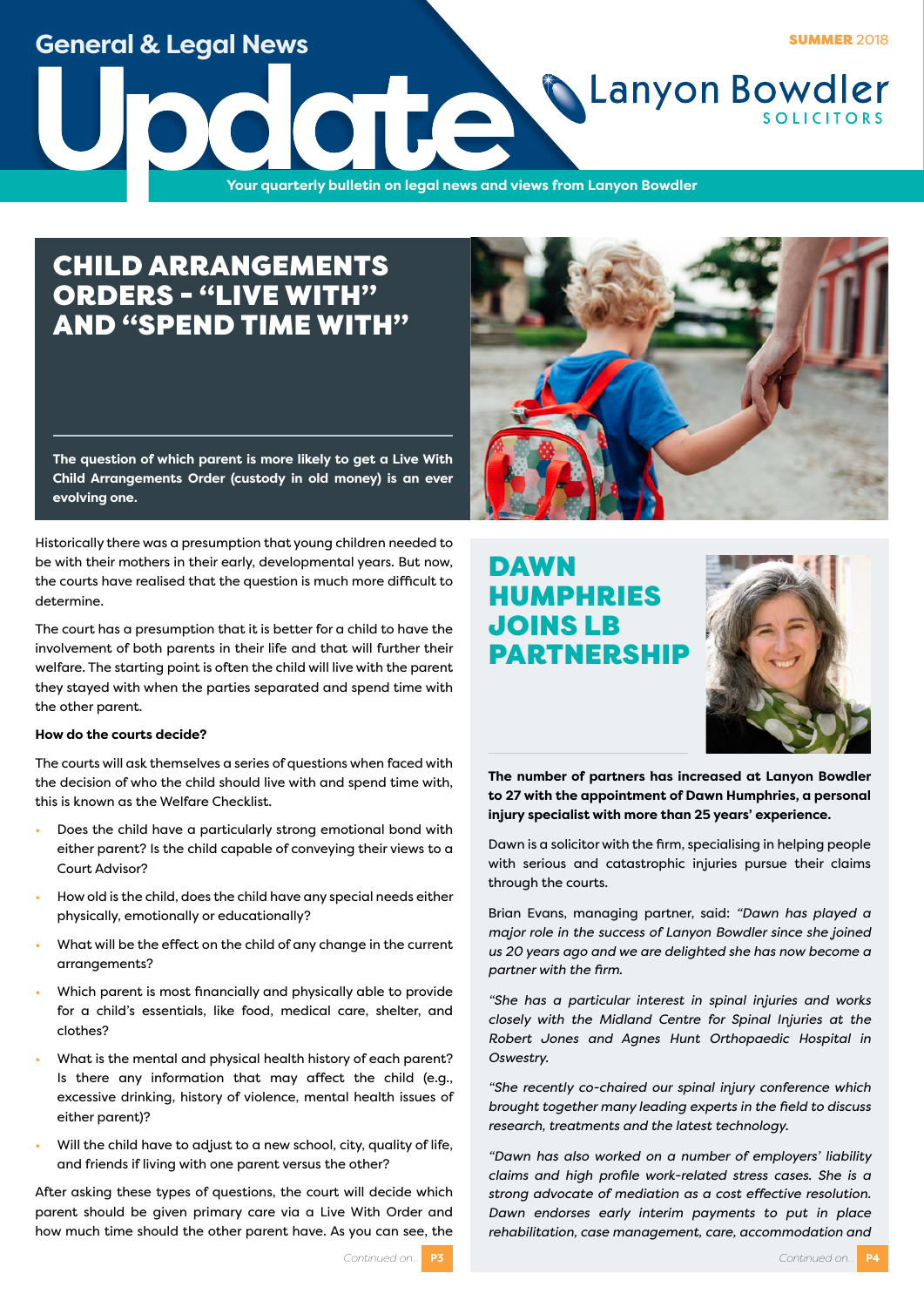*Everything was explained verbally as well. Questions answered promptly and clearly.* **R & K Goodman, Shrewsbury**

### MILITARY PERSONNEL POTENTIALLY MISSING OUT ON JUSTICE

**Changes to the law could see military personnel missing out on thousands of pounds in compensation if they are injured whilst on duty.**

Louise Howard, specialist in personal injury claims at Lanyon Bowdler, has raised concerns with local MPs about Government plans to change the way compensation claims are made by serving and former military personnel.

Under the proposals, people would no longer be able to bring a civil claim against the Ministry of Justice, meaning a vital avenue of justice would be closed, Louise said.

The Armed Forces Compensation Scheme (AFCS) currently provides compensation for injury, illness or death caused whilst serving in the Armed Forces, other than in combat.

These payments are graded in relation to severity up to a maximum £570,000. This is a no fault scheme, which means if the injury was caused by service, the scheme will provide compensation, but the amount that can be recovered is limited.

At present, servicemen and women can also bring a civil case to seek, as far as is possible, damages to return them to the position they would have been in if it were not for their injury.

To be successful in a civil case the claimant must prove on the balance of probabilities, that the defendant, in this case the Ministry of Defence (MoD), was at fault. Civil cases often relate to injuries received in training, and from using faulty equipment.

The MoD is also the provider of medical treatment for servicemen and women, civil claims can therefore include clinical negligence cases against the MoD.

Louise represents a number of military clients in negligence cases against the MoD and in AFCS claims. She says the proposed AFCS scheme would extend a principle known as Combat Immunity, leaving claimants without fair and adequate compensation.

*"The proposed scheme is out for consultation but if it goes through it would mean a civil action would no longer be possible in many circumstances - the only recourse for those injured during service would be a claim under the AFCS,"* she said.

*"The AFCS is administered by an arm of the MoD, which would effectively mean the MoD is judge and jury on claims - the claimant is likely to struggle to afford independent legal representation and cases would not be open to public scrutiny.*

*"In a civil action, the decision as to whether to award damages, and the correct amount to be paid, is currently made by an independent judge.* 



*"The current principle of Combat Immunity prevents claims for injuries sustained in combat. These risks are assumed known and part of the job - the Government wants to extend that principle to cover risk of injury in areas outside the combat arena.*

*"This fundamentally removes the rights to pursue justice for those that have given the most in service of their country. If Combat Immunity is extended it will lead to those in the armed services having fewer rights to justice than the average citizen.* 

*"Changes are required to the current AFCS and I believe it is important that views and experiences of applicants of the scheme are taken into account. It is paramount this scheme serves its purpose in providing fair and adequate compensation for those who have served their country and become injured in the process.*

*"However, the Government's consultation does not focus on the real issues, but instead proposes removing the right to bring a case to public attention through any civil case. This also removes scrutiny into the MoD's policies and procedures."*

Louise said there were issues with the current legislation which needed to be addressed and those have been sent out in correspondence to local MPs and the Defence Secretary, but added an extension of Combat Immunity would only compound the feeling of injured military clients, that the promise of support for armed services personnel from the Government was often an empty gesture.

*"Clients I am currently representing say it is not just about compensation but feel strongly that the MoD should admit its failings in their individual circumstances,"* she added. *"They also feel that by pursuing litigation they are helping to highlight and prevent fellow servicemen facing similar situations."*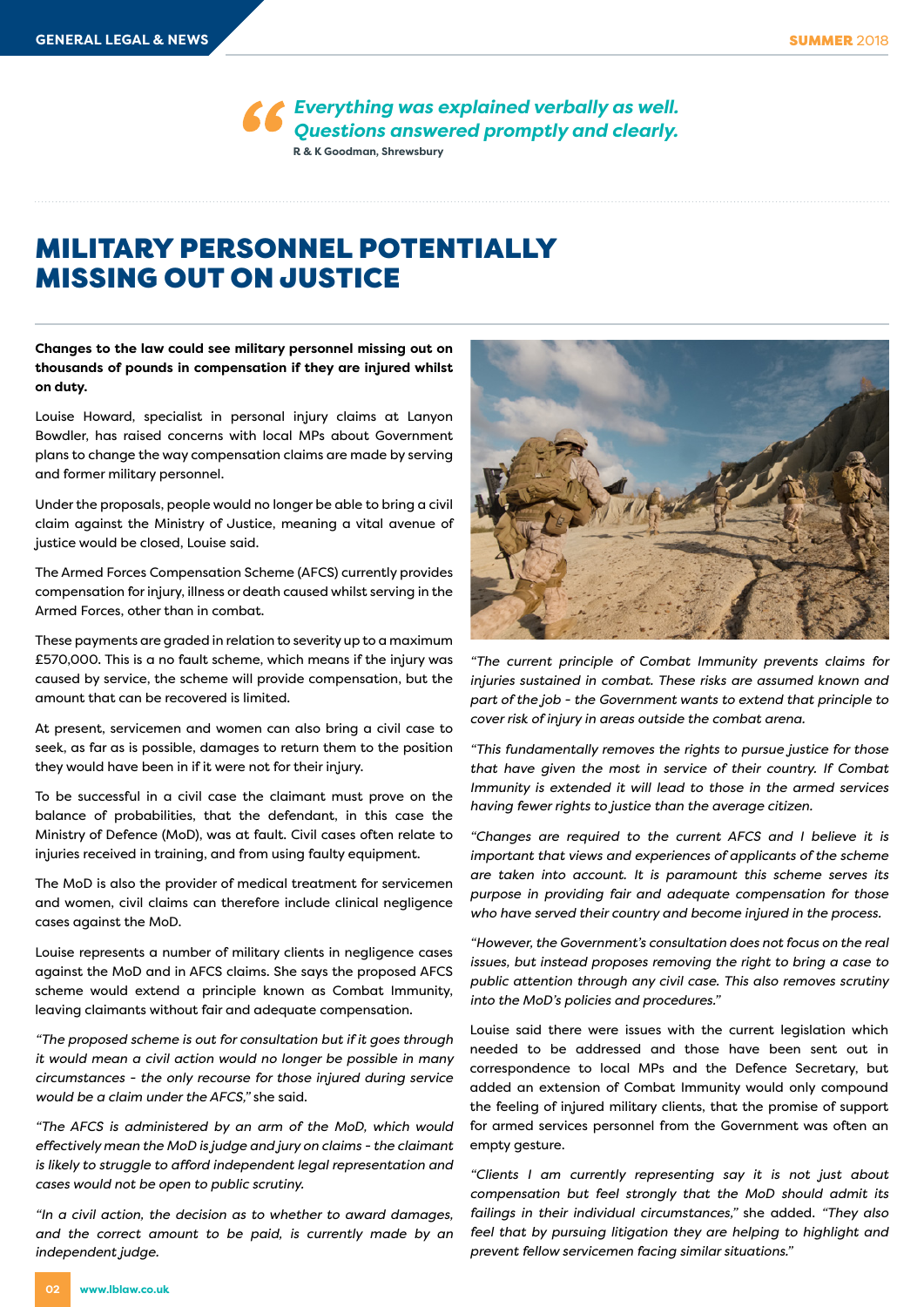*Good, clear advice, amendments dealt with very quickly.* **G & M Jones, Ellesmere**

# BE WARY WHO YOU APPOINT AS YOUR EXECUTORS



**The role of an executor is an important one; the executor is entrusted by the testator with the administration of their estate, which usually entails collecting in the estate assets, discharging the liabilities, preparing estate accounts and ensuring that the estate is distributed to the beneficiaries in accordance with the terms of the Will.** 

However, the role can also include more delicate tasks, such as organising the funeral/wake (together with an appropriate memorial), or disposing of the contents of a house.

### **An executor is an important role**

Given the importance of the role, it is surprising how many testators appoint two or more individuals as their executors (often family members such as children), who they know do not get on, or may even be positively hostile towards each other. Unfortunately, this can and does lead to difficulties and delays in applying for the grant and administering the estate. One of the executors may seek to take control of the process by removing financial or other documents from the deceased's home without their co-executors' permission and then trying to apply for the grant of probate alone, or by removing articles from the deceased's home and refusing to grant access to the other executor.

One or both of the executors may decide to lodge caveats at the probate registry in order to prevent the other from obtaining the grant to the estate, leading to a stalemate situation. In extreme cases it can become necessary for the "wronged" executor to apply to the court to remove the other executor from his post altogether, but this is costly and time-consuming.

#### **Not essential to appoint a family member**

It is essential that a testator considers very carefully whether the executors he is contemplating appointing in his Will are capable of cooperating with each other. If he has any doubts, it is best to reconsider the matter. The Will draftsman should also be alive to the issue of potential conflict between executors and, in appropriate cases, be willing to offer the testator advice on the subject, so as to avert any problems occurring later on.

It is not essential for a testator to appoint family members, or friends, as executors. Some testators seem to feel obliged to appoint all of their children as executors, even when they are aware that there is a real potential for conflict between them. No testator wants his or her estate to be locked in a dispute caused by the executors, resulting in legal costs being incurred unnecessarily.

The same importance ought to be attached to identifying suitable executors of the Will as to the beneficiaries of the estate, as they are the individuals who will jointly be responsible for carrying out the testator's last wishes.

#### **CONTINUED FROM PAGE 1**

questions are gender neutral, so no preference is given under the law to either parent.

### **What happens when both parents are granted a Live With Order?**

In some instances it may be appropriate for the parents to share care - they both have a Live With Order allowing the child to spend large blocks of time at one parent's home (like summer and winter breaks), and the rest of the year with the other parent.

If the child is able to convey their wishes and feelings then their views are relevant to the determination of their living arrangements and are routinely considered in a number of different ways.

- At what age may their views be considered?
- The court has to consider the views of the child conceivably from as soon as they can talk. The level of consideration and influence those views may have over a Judge however will be very much affected by the degree of maturity the child is assessed as having.
- Their views are weighed in balance with the other factors in the Welfare Checklist

### **What rights do other family members have?**

People frequently ask what are other member of the family's rights, e.g. grandparents when the parents separate and they have been denied time with the child. The sad truth is that family members do not have an automatic right to contact with the child. However, family courts do recognise the invaluable role that relatives (especially grandparents) have to play and it is very rare that the court would refuse a grandparent permission to make an application to spend time with the child unless there is evidence that it would not be in the child's best interests.

Even if the separation is amicable it is often advisable to have the arrangements recorded in a Parenting Agreement or Court Order. This provides both parents with a secure framework for the Child Arrangements to be recorded and to avoid any disagreements.